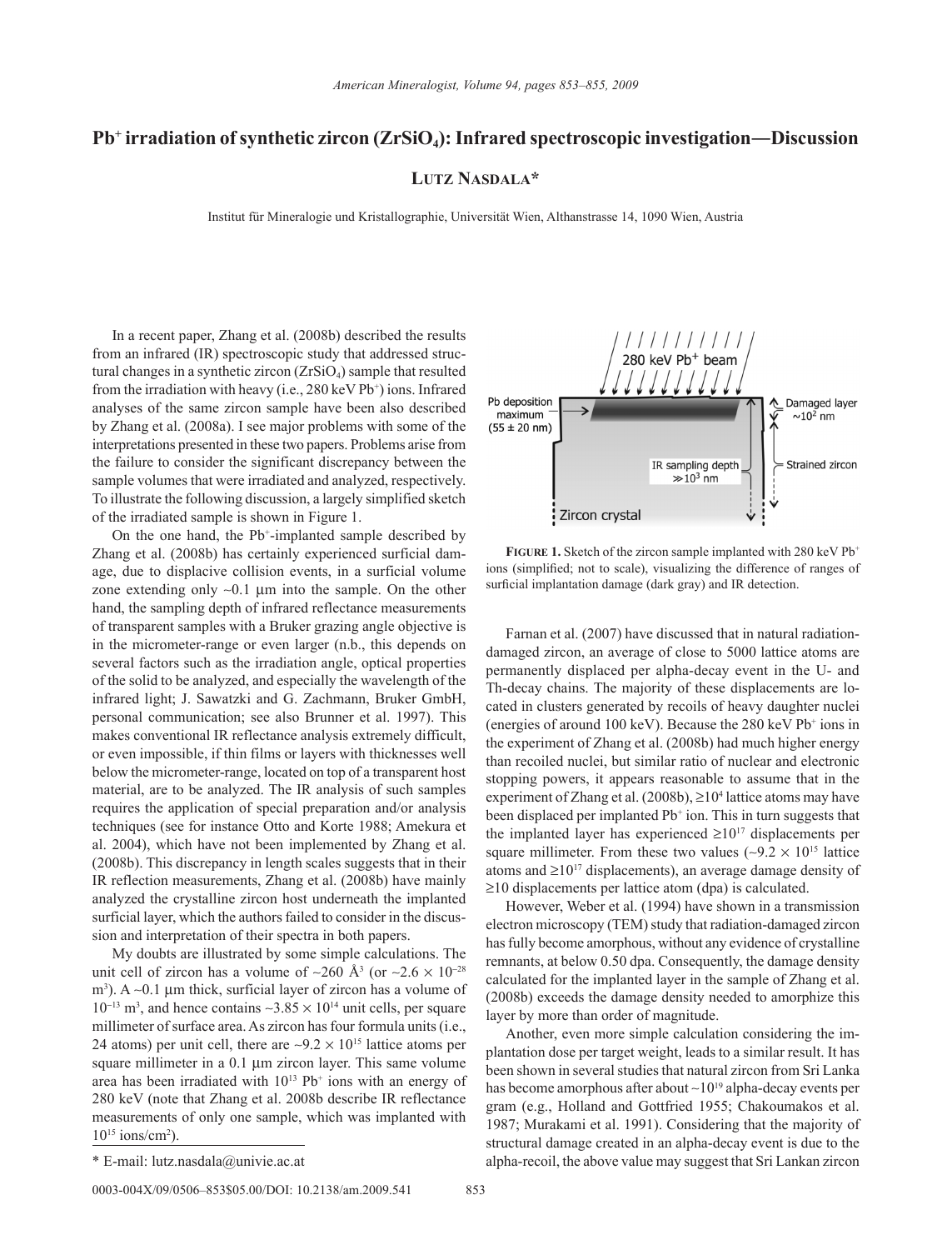is transformed into an amorphous state after being implanted by ∼1019 heavy ions with energies of ∼100 keV, per gram of material. That value, however, is an overestimate of the alpha-recoil dose that is actually needed to reach amorphization, because alpha doses of Sri Lankan zircon have always been calculated based on their U-Pb age (which had included the incorrect assumption that all structural damage has been accumulated since), whereas the Sri Lankan zircon has experienced significant annealing and hence represents incomplete damage storage (Nasdala et al. 2004).

In the experiment of Zhang et al. (2008b), an ∼0.1 µm thick layer of zircon (weight ~4.68  $\times$  10<sup>-7</sup> g per square millimeter) has been irradiated with  $10^{13}$  Pb<sup>+</sup> ions per square millimeter. The ratio of the two values gives an irradiation dose of  $>2 \times$ 1019 280 keV Pb+ ions per gram of the zircon target. This dose is, considering the approximately three times higher Pb<sup>+</sup> energy compared to energies of alpha recoils in the U and Th chains, perhaps equivalent to the damage created by  $5-6 \times 10^{19}$   $\alpha$ /g. This clearly exceeds the amorphization dose of  $< 1 \times 10^{19}$   $\alpha/g$ .

The above calculations and considerations suggest that irradiation of zircon with  $10^{15}$  280 keV Pb<sup>+</sup> ions/cm<sup>2</sup> must have resulted in the formation of a ∼100 nm thick, fully amorphous layer. However, spectra obtained by Zhang et al. (2008b) are those of crystalline  $ZrSiO<sub>4</sub>$ , characterized by narrow internal  $SiO<sub>4</sub>$ vibrational bands (see strongly broadened IR spectra of amorphous ZrSiO4; Woodhead et al. 1991; Zhang et al. 2000). The main deviation of their spectra from those of the un-irradiated analog is loss of absorbance. I assign the IR spectra presented by Zhang et al. (2008b) to crystalline zircon underneath the surficial, amorphous, ion-implanted layer. The surficial layer itself, in contrast, is most likely an insignificant contribution to the integrated IR spectra, apart from some effect on the intensity of the detected IR light (e.g., change of surface properties, light reflection both at the surface and the internal amorphous-crystalline boundary, etc.) and hence the detected absorbance. This is supported by the facts that (1) the irradiation-amorphized layer is estimated to make up less than 10 vol% of the probed sample volume and (2) the vibrational absorption of amorphous materials is in general much lower that that of their crystalline analogs.

The crystalline zircon host underneath the surficial, amorphized, layer is expected to deviate from the un-irradiated sample insofar as it must be affected by intense strain, and this strain is likely to have notable effects on IR spectra. Recall that the irradiation-induced transformation of zircon into the amorphous state is connected with strong volume expansion. The expansion of the surficial, irradiation-damaged layer is—especially parallel to the surface/layer plane—partially suppressed by the underlying host zircon, resulting in compressive strain of the amorphous layer. The underlying host, in turn, must be affected by dilative strain caused by the somewhat volume-expanded surficial layer. It appears most worthwhile to check, for instance by means of TEM imaging, whether the strong strain gradient near the amorphous-crystalline boundary has resulted in the formation of fractures (compare Chakoumakos et al. 1987; Lee and Tromp 1995) with dimensions in the micrometer or submicrometer range. Such fractures, if present, would be perfect pathways for the secondary uptake of non-formula elements, as for instance hydrogen. High-resolution TEM analyses might

also be useful to address the question whether there is indeed a nanometer-sized Pb silicate phase in the amorphous layer. Zhang et al. (2008b) have interpreted weak shoulders in the range 800−1050 cm<sup>−</sup><sup>1</sup> to "confirm" the presence of Pb silicate. This interpretation, however, is inconclusive because not only crystalline Pb silicates (Furukawa et al. 1979), but other silicate phases, show their most intense IR bands in this spectral region (E. Libowitzky, personal communication).

In summary, I strongly disagree with one of the main conclusions of Zhang et al. (2008a, 2008b). These authors claim to have found that the response of zircon to  $Pb<sup>+</sup>$  irradiation is notably different from the metamictization process, and that natural self-irradiation would eventually lead to an amorphous structural state that is different from that of glassy ZrSiO<sub>4</sub>. Instead, their IR spectroscopic results simply indicate that the structural state of strained crystalline zircon underneath a surficial layer of amorphous  $ZrSiO<sub>4</sub>$  (produced by either irradiation or lasermelting and quenching) is different from the structural state of (bulk) metamict zircon.

Irradiation experiments are an excellent means to study radiation effects in natural minerals or their synthetic analogs. In the selection of analytical techniques to be applied, however, sampling volumes need to be carefully considered in view of trajectory lengths of implanted ions and the analytical method used to make the measurements. Vibrational spectroscopy has been shown (Krickl et al. 2008) to be most useful in studying mineral samples irradiated with MeV-range He ions, whose penetration depth (several tens of micrometers) is large compared to the volume resolution of light spectroscopy techniques. For the investigation of surficial damage with thicknesses in the 0.1 μm range, in contrast, techniques such as TEM (e.g., Weber et al. 1994) or micro Rutherford back-scatter/channeling (e.g., Grambole et al. 2007) might be more promising.

## **Acknowledgements**

Constructive discussions by J. Sawatzki, G. Zachmann, and E. Libowitzky are gratefully acknowledged. Thanks are due to J.M. Hanchar for comments on the manuscript.

## **References cited**

- Amekura, H., Umeda, N., and Kishimoto, N. (2004) Near-surface sensitive infrared reflection spectroscopy on SiO<sub>2</sub> implanted with high-flux negative ions. Vacuum, 74, 549−553.
- Brunner, H., Mayer, U., and Hoffmann, H. (1997) External reflection infrared spectroscopy of anisotropic adsorbate layers on dielectric substrates. Applied Spectroscopy, 51, 209−217.
- Chakoumakos, B.C., Murakami, T., Lumpkin, G.R., and Ewing, R.C. (1987) Alpha-decay induced fracturing in zircon—the transition from the crystalline to the metamict state. Science, 236, 1556−1559.
- Farnan, I., Cho, H., and Weber, W.J. (2007) Quantification of actinide α-radiation damage in minerals and ceramics. Nature, 445, 190−193.
- Furukawa, T., Brawer, S.A., and White, W.B. (1979) Raman and infrared spectroscopic studies of the crystalline physes in the system Pb<sub>2</sub>SiO<sub>4</sub>−PbSiO<sub>3</sub>. Journal of the American Ceramic Society, 62, 351−356.
- Grambole, D., Herrmann, F., Heera, V., and Meijer, J. (2007) Study of crystal damage by ion implantation using micro RBS/Channeling. Nuclear Instruments and Methods in Physics Research B, 260, 276−280.
- Holland, H.D. and Gottfried, D. (1955) The effect of nuclear radiation on the structure of zircon. Acta Crystallographica, 8, 291−300.
- Krickl, R., Nasdala, L., Götze, J., Grambole, D., and Wirth, R. (2008) Alphairradiation effects in SiO<sub>2</sub>. European Journal of Mineralogy, 20, 517–522.
- Lee, J.K.W. and Tromp, J. (1995) Self-induced fracture generation in zircon. Journal of Geophysical Research, 100, 17753−17770.
- Murakami, T., Chakoumakos, B.C., Ewing, R.C., Lumpkin, G.R., and Weber, W.J. (1991) Alpha-decay event damage in zircon. American Mineralogist, 76, 1510−1532.